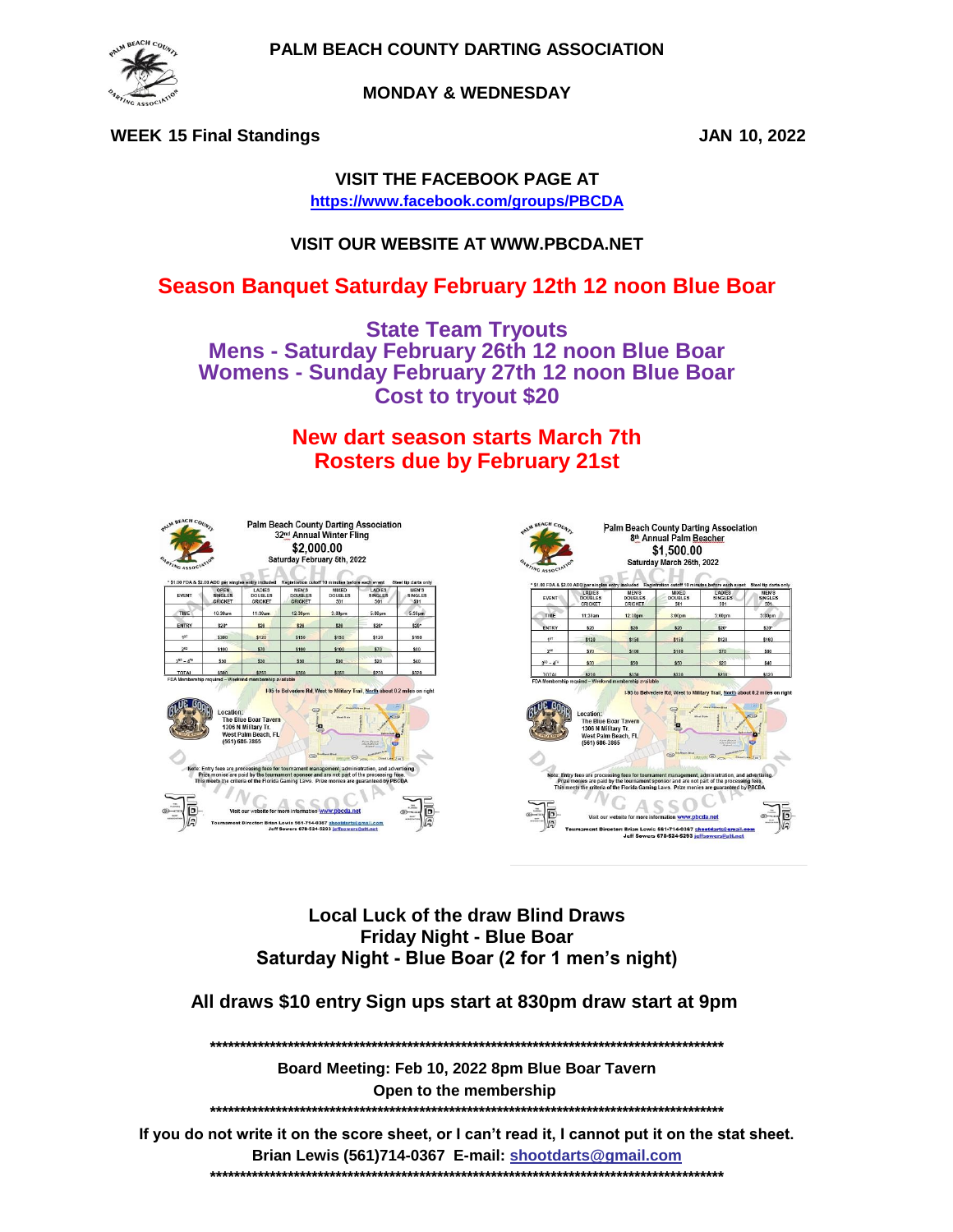# **PALM BEACH COUNTY DARTING ASSOCIATION**



| ALM BEACH COUNTY DARTING ASSOCIATION | <b>TEAM'S</b>                         | <b>Totals</b> |
|--------------------------------------|---------------------------------------|---------------|
| <b>MONDAY DIV A</b>                  | <b>RACK N' BALLS - LUCKY BASTARDS</b> | 408           |
| <b>STAT SHEET</b>                    | <b>IBLUE BOAR - LOU</b>               | 304           |
| <b>WEEK 15 Final Standings</b>       | <b>BLUE BOAR - CRAFTER'S</b>          | 201           |
|                                      | <b>BLUE BOAR - BOMBERS</b>            | 160           |

**10, 2022 JAN**

| $\overline{\mathcal{S}}$<br><b>BLUE BOAR - LOU</b><br><b>All-Stars</b><br>$%-W$<br>180<br>R <sub>9</sub><br><b>Wins</b><br>6 <sub>B</sub><br>Loses<br><b>LOU HUNT</b><br>B<br>152<br>1<br>$\mathbf{1}$<br>54%<br>21<br>18<br>39<br>\$<br>$\overline{2}$<br><b>PAM BOWDEN</b><br>33%<br>$\mathbf{2}$<br>6<br>4<br>\$<br>173<br><b>COY WRIGHT</b><br>59%<br>23<br>16<br>39<br><b>SUSAN WILSON</b><br><b>B\$</b><br>66<br>53%<br>17<br>36<br>19<br><b>TIMOTHY VICE</b><br>169<br>\$<br>29%<br>$\overline{7}$<br>17<br>24<br>\$<br><b>BRIAN LEWIS</b><br>3<br>$\mathbf 0$<br>0<br>$\mathbf 0$<br>\$<br>$5\overline{)}$<br><b>LUCIANA WALENDY</b><br>12<br>17%<br>$\overline{2}$<br>10<br>565<br><b>TEAM TOTALS</b><br>$\mathbf{1}$<br>72<br>$\bf{0}$<br>1<br>50%<br>72<br>144<br>$\boldsymbol{\$}$<br><b>BLUE BOAR - BOMBERS</b><br><b>All-Stars</b><br>$%-W$<br><b>Wins</b><br>180<br>R <sub>9</sub><br>6 <sub>B</sub><br>Loses<br>17<br>\$<br><b>MONICA SAUNDERS</b><br>15%<br>27<br>4<br>23<br><b>JEFFREY SOWERS</b><br>111<br>B<br>25%<br>9<br>27<br>36<br><b>BRUCE SMITH</b><br>130<br>44%<br>12<br>27<br>B<br>15<br><b>CHRIS SMITH</b><br>111<br>B<br>15<br>24<br>1<br>38%<br>39<br>\$<br><b>PATRICK MARTINCAVAGE</b><br><b>TEAM TOTALS</b><br>369<br>$\mathbf{1}$<br>31%<br>89<br>129<br>$\bf{0}$<br>$\bf{0}$<br>40<br><b>RACK N' BALLS - LUCKY BASTARDS</b><br>$\overline{\mathcal{S}}$<br><b>All-Stars</b><br>$%-W$<br>180<br>R <sub>9</sub><br><b>Wins</b><br>Loses<br>6 <sub>B</sub><br>\$<br><b>JOHN BREWER</b><br>83<br>74%<br>29<br>10<br>39<br>B<br><b>KEITH SWITZER</b><br>317<br>98%<br>45<br>1<br>44<br>$\mathbf 1$<br>\$<br><b>CHRIS MURPHY</b><br>24<br>67<br>38%<br>9<br>15<br>\$<br><b>JUSTIN JONES</b><br>$\overline{\mathbf{2}}$<br>132<br>1<br>92%<br>22<br>24<br>\$<br><b>MATT LOVE</b><br>$\overline{7}$<br>105<br>74%<br>27<br>20<br>\$<br><b>VICTOR CASTILLO</b><br>55<br>$\overline{7}$<br>5<br>12<br>58%<br><b>TEAM TOTALS</b><br>759<br>1<br><b>77%</b><br>131<br>171<br>1<br>$\bf{0}$<br>40<br><b>BLUE BOAR - CRAFTER'S</b><br>$\frac{1}{2}$<br><b>All-Stars</b><br>$%-W$<br>180<br>R <sub>9</sub><br><b>Wins</b><br>6B<br>Loses<br>\$<br><b>RON HILL</b><br>74<br>31%<br>11<br>25<br>36<br>\$<br><b>JOE RECKERS</b><br>50<br>$\mathbf{1}$<br>38%<br>15<br>24<br>39<br>\$<br><b>RAY ALHO</b><br>65<br>42%<br>21<br>36<br>15<br>\$<br><b>JOHN LIGUORI</b><br>50<br>44%<br>12<br>15<br>27<br>\$<br>$\overline{7}$<br><b>DON HILL</b><br>50%<br>3<br>3<br>6<br><b>TEAM TOTALS</b><br>246<br>$\mathbf{1}$<br>88<br>$\bf{0}$<br>$\bf{0}$<br>39%<br>56<br>144<br><b>MEN'S TOP ALL-STARS</b><br><b>WOMEN'S TOP ALL-STARS</b><br><b>KEITH SWITZER</b><br><b>SUSAN WILSON</b><br>317<br>66<br><b>MONICA SAUNDERS</b><br><b>COY WRIGHT</b><br>17<br>173<br><b>TIMOTHY VICE</b><br><b>LUCIANA WALENDY</b><br>5<br>169<br><b>MEN'S HIGH IN</b><br><b>WOMEN'S HIGH IN</b><br><b>JUSTIN JONES / TIMOTHY VICE</b><br><b>SUSAN WILSON</b><br>73<br>120<br><b>WOMEN'S HIGH OUT</b><br><b>MEN'S HIGH OUT</b><br><b>KEITH SWITZER</b><br><b>SUSAN WILSON</b><br>118<br>84 |                          |  |  |                       |  |  | Individual 401 game stats |  |              |  |
|-------------------------------------------------------------------------------------------------------------------------------------------------------------------------------------------------------------------------------------------------------------------------------------------------------------------------------------------------------------------------------------------------------------------------------------------------------------------------------------------------------------------------------------------------------------------------------------------------------------------------------------------------------------------------------------------------------------------------------------------------------------------------------------------------------------------------------------------------------------------------------------------------------------------------------------------------------------------------------------------------------------------------------------------------------------------------------------------------------------------------------------------------------------------------------------------------------------------------------------------------------------------------------------------------------------------------------------------------------------------------------------------------------------------------------------------------------------------------------------------------------------------------------------------------------------------------------------------------------------------------------------------------------------------------------------------------------------------------------------------------------------------------------------------------------------------------------------------------------------------------------------------------------------------------------------------------------------------------------------------------------------------------------------------------------------------------------------------------------------------------------------------------------------------------------------------------------------------------------------------------------------------------------------------------------------------------------------------------------------------------------------------------------------------------------------------------------------------------------------------------------------------------------------------------------------------------------------------------------------------------------------------------------------------------------------------------------------------------------------------------------------------------------------------------------------------------------------------------------------------------------------------------------------------------------------------------------------------------------------------------------------------------------------------------------------------------------------|--------------------------|--|--|-----------------------|--|--|---------------------------|--|--------------|--|
|                                                                                                                                                                                                                                                                                                                                                                                                                                                                                                                                                                                                                                                                                                                                                                                                                                                                                                                                                                                                                                                                                                                                                                                                                                                                                                                                                                                                                                                                                                                                                                                                                                                                                                                                                                                                                                                                                                                                                                                                                                                                                                                                                                                                                                                                                                                                                                                                                                                                                                                                                                                                                                                                                                                                                                                                                                                                                                                                                                                                                                                                                     |                          |  |  |                       |  |  |                           |  | <b>Games</b> |  |
|                                                                                                                                                                                                                                                                                                                                                                                                                                                                                                                                                                                                                                                                                                                                                                                                                                                                                                                                                                                                                                                                                                                                                                                                                                                                                                                                                                                                                                                                                                                                                                                                                                                                                                                                                                                                                                                                                                                                                                                                                                                                                                                                                                                                                                                                                                                                                                                                                                                                                                                                                                                                                                                                                                                                                                                                                                                                                                                                                                                                                                                                                     |                          |  |  |                       |  |  |                           |  |              |  |
|                                                                                                                                                                                                                                                                                                                                                                                                                                                                                                                                                                                                                                                                                                                                                                                                                                                                                                                                                                                                                                                                                                                                                                                                                                                                                                                                                                                                                                                                                                                                                                                                                                                                                                                                                                                                                                                                                                                                                                                                                                                                                                                                                                                                                                                                                                                                                                                                                                                                                                                                                                                                                                                                                                                                                                                                                                                                                                                                                                                                                                                                                     |                          |  |  |                       |  |  |                           |  |              |  |
|                                                                                                                                                                                                                                                                                                                                                                                                                                                                                                                                                                                                                                                                                                                                                                                                                                                                                                                                                                                                                                                                                                                                                                                                                                                                                                                                                                                                                                                                                                                                                                                                                                                                                                                                                                                                                                                                                                                                                                                                                                                                                                                                                                                                                                                                                                                                                                                                                                                                                                                                                                                                                                                                                                                                                                                                                                                                                                                                                                                                                                                                                     |                          |  |  |                       |  |  |                           |  |              |  |
|                                                                                                                                                                                                                                                                                                                                                                                                                                                                                                                                                                                                                                                                                                                                                                                                                                                                                                                                                                                                                                                                                                                                                                                                                                                                                                                                                                                                                                                                                                                                                                                                                                                                                                                                                                                                                                                                                                                                                                                                                                                                                                                                                                                                                                                                                                                                                                                                                                                                                                                                                                                                                                                                                                                                                                                                                                                                                                                                                                                                                                                                                     |                          |  |  |                       |  |  |                           |  |              |  |
|                                                                                                                                                                                                                                                                                                                                                                                                                                                                                                                                                                                                                                                                                                                                                                                                                                                                                                                                                                                                                                                                                                                                                                                                                                                                                                                                                                                                                                                                                                                                                                                                                                                                                                                                                                                                                                                                                                                                                                                                                                                                                                                                                                                                                                                                                                                                                                                                                                                                                                                                                                                                                                                                                                                                                                                                                                                                                                                                                                                                                                                                                     |                          |  |  |                       |  |  |                           |  |              |  |
|                                                                                                                                                                                                                                                                                                                                                                                                                                                                                                                                                                                                                                                                                                                                                                                                                                                                                                                                                                                                                                                                                                                                                                                                                                                                                                                                                                                                                                                                                                                                                                                                                                                                                                                                                                                                                                                                                                                                                                                                                                                                                                                                                                                                                                                                                                                                                                                                                                                                                                                                                                                                                                                                                                                                                                                                                                                                                                                                                                                                                                                                                     |                          |  |  |                       |  |  |                           |  |              |  |
|                                                                                                                                                                                                                                                                                                                                                                                                                                                                                                                                                                                                                                                                                                                                                                                                                                                                                                                                                                                                                                                                                                                                                                                                                                                                                                                                                                                                                                                                                                                                                                                                                                                                                                                                                                                                                                                                                                                                                                                                                                                                                                                                                                                                                                                                                                                                                                                                                                                                                                                                                                                                                                                                                                                                                                                                                                                                                                                                                                                                                                                                                     |                          |  |  |                       |  |  |                           |  |              |  |
|                                                                                                                                                                                                                                                                                                                                                                                                                                                                                                                                                                                                                                                                                                                                                                                                                                                                                                                                                                                                                                                                                                                                                                                                                                                                                                                                                                                                                                                                                                                                                                                                                                                                                                                                                                                                                                                                                                                                                                                                                                                                                                                                                                                                                                                                                                                                                                                                                                                                                                                                                                                                                                                                                                                                                                                                                                                                                                                                                                                                                                                                                     |                          |  |  |                       |  |  |                           |  |              |  |
|                                                                                                                                                                                                                                                                                                                                                                                                                                                                                                                                                                                                                                                                                                                                                                                                                                                                                                                                                                                                                                                                                                                                                                                                                                                                                                                                                                                                                                                                                                                                                                                                                                                                                                                                                                                                                                                                                                                                                                                                                                                                                                                                                                                                                                                                                                                                                                                                                                                                                                                                                                                                                                                                                                                                                                                                                                                                                                                                                                                                                                                                                     |                          |  |  |                       |  |  |                           |  | <b>Games</b> |  |
|                                                                                                                                                                                                                                                                                                                                                                                                                                                                                                                                                                                                                                                                                                                                                                                                                                                                                                                                                                                                                                                                                                                                                                                                                                                                                                                                                                                                                                                                                                                                                                                                                                                                                                                                                                                                                                                                                                                                                                                                                                                                                                                                                                                                                                                                                                                                                                                                                                                                                                                                                                                                                                                                                                                                                                                                                                                                                                                                                                                                                                                                                     |                          |  |  |                       |  |  |                           |  |              |  |
|                                                                                                                                                                                                                                                                                                                                                                                                                                                                                                                                                                                                                                                                                                                                                                                                                                                                                                                                                                                                                                                                                                                                                                                                                                                                                                                                                                                                                                                                                                                                                                                                                                                                                                                                                                                                                                                                                                                                                                                                                                                                                                                                                                                                                                                                                                                                                                                                                                                                                                                                                                                                                                                                                                                                                                                                                                                                                                                                                                                                                                                                                     |                          |  |  |                       |  |  |                           |  |              |  |
|                                                                                                                                                                                                                                                                                                                                                                                                                                                                                                                                                                                                                                                                                                                                                                                                                                                                                                                                                                                                                                                                                                                                                                                                                                                                                                                                                                                                                                                                                                                                                                                                                                                                                                                                                                                                                                                                                                                                                                                                                                                                                                                                                                                                                                                                                                                                                                                                                                                                                                                                                                                                                                                                                                                                                                                                                                                                                                                                                                                                                                                                                     |                          |  |  |                       |  |  |                           |  |              |  |
|                                                                                                                                                                                                                                                                                                                                                                                                                                                                                                                                                                                                                                                                                                                                                                                                                                                                                                                                                                                                                                                                                                                                                                                                                                                                                                                                                                                                                                                                                                                                                                                                                                                                                                                                                                                                                                                                                                                                                                                                                                                                                                                                                                                                                                                                                                                                                                                                                                                                                                                                                                                                                                                                                                                                                                                                                                                                                                                                                                                                                                                                                     |                          |  |  |                       |  |  |                           |  |              |  |
|                                                                                                                                                                                                                                                                                                                                                                                                                                                                                                                                                                                                                                                                                                                                                                                                                                                                                                                                                                                                                                                                                                                                                                                                                                                                                                                                                                                                                                                                                                                                                                                                                                                                                                                                                                                                                                                                                                                                                                                                                                                                                                                                                                                                                                                                                                                                                                                                                                                                                                                                                                                                                                                                                                                                                                                                                                                                                                                                                                                                                                                                                     |                          |  |  |                       |  |  |                           |  |              |  |
|                                                                                                                                                                                                                                                                                                                                                                                                                                                                                                                                                                                                                                                                                                                                                                                                                                                                                                                                                                                                                                                                                                                                                                                                                                                                                                                                                                                                                                                                                                                                                                                                                                                                                                                                                                                                                                                                                                                                                                                                                                                                                                                                                                                                                                                                                                                                                                                                                                                                                                                                                                                                                                                                                                                                                                                                                                                                                                                                                                                                                                                                                     |                          |  |  |                       |  |  |                           |  |              |  |
|                                                                                                                                                                                                                                                                                                                                                                                                                                                                                                                                                                                                                                                                                                                                                                                                                                                                                                                                                                                                                                                                                                                                                                                                                                                                                                                                                                                                                                                                                                                                                                                                                                                                                                                                                                                                                                                                                                                                                                                                                                                                                                                                                                                                                                                                                                                                                                                                                                                                                                                                                                                                                                                                                                                                                                                                                                                                                                                                                                                                                                                                                     |                          |  |  |                       |  |  |                           |  |              |  |
|                                                                                                                                                                                                                                                                                                                                                                                                                                                                                                                                                                                                                                                                                                                                                                                                                                                                                                                                                                                                                                                                                                                                                                                                                                                                                                                                                                                                                                                                                                                                                                                                                                                                                                                                                                                                                                                                                                                                                                                                                                                                                                                                                                                                                                                                                                                                                                                                                                                                                                                                                                                                                                                                                                                                                                                                                                                                                                                                                                                                                                                                                     |                          |  |  |                       |  |  |                           |  | <b>Games</b> |  |
|                                                                                                                                                                                                                                                                                                                                                                                                                                                                                                                                                                                                                                                                                                                                                                                                                                                                                                                                                                                                                                                                                                                                                                                                                                                                                                                                                                                                                                                                                                                                                                                                                                                                                                                                                                                                                                                                                                                                                                                                                                                                                                                                                                                                                                                                                                                                                                                                                                                                                                                                                                                                                                                                                                                                                                                                                                                                                                                                                                                                                                                                                     |                          |  |  |                       |  |  |                           |  |              |  |
|                                                                                                                                                                                                                                                                                                                                                                                                                                                                                                                                                                                                                                                                                                                                                                                                                                                                                                                                                                                                                                                                                                                                                                                                                                                                                                                                                                                                                                                                                                                                                                                                                                                                                                                                                                                                                                                                                                                                                                                                                                                                                                                                                                                                                                                                                                                                                                                                                                                                                                                                                                                                                                                                                                                                                                                                                                                                                                                                                                                                                                                                                     |                          |  |  |                       |  |  |                           |  |              |  |
|                                                                                                                                                                                                                                                                                                                                                                                                                                                                                                                                                                                                                                                                                                                                                                                                                                                                                                                                                                                                                                                                                                                                                                                                                                                                                                                                                                                                                                                                                                                                                                                                                                                                                                                                                                                                                                                                                                                                                                                                                                                                                                                                                                                                                                                                                                                                                                                                                                                                                                                                                                                                                                                                                                                                                                                                                                                                                                                                                                                                                                                                                     |                          |  |  |                       |  |  |                           |  |              |  |
|                                                                                                                                                                                                                                                                                                                                                                                                                                                                                                                                                                                                                                                                                                                                                                                                                                                                                                                                                                                                                                                                                                                                                                                                                                                                                                                                                                                                                                                                                                                                                                                                                                                                                                                                                                                                                                                                                                                                                                                                                                                                                                                                                                                                                                                                                                                                                                                                                                                                                                                                                                                                                                                                                                                                                                                                                                                                                                                                                                                                                                                                                     |                          |  |  |                       |  |  |                           |  |              |  |
|                                                                                                                                                                                                                                                                                                                                                                                                                                                                                                                                                                                                                                                                                                                                                                                                                                                                                                                                                                                                                                                                                                                                                                                                                                                                                                                                                                                                                                                                                                                                                                                                                                                                                                                                                                                                                                                                                                                                                                                                                                                                                                                                                                                                                                                                                                                                                                                                                                                                                                                                                                                                                                                                                                                                                                                                                                                                                                                                                                                                                                                                                     |                          |  |  |                       |  |  |                           |  |              |  |
|                                                                                                                                                                                                                                                                                                                                                                                                                                                                                                                                                                                                                                                                                                                                                                                                                                                                                                                                                                                                                                                                                                                                                                                                                                                                                                                                                                                                                                                                                                                                                                                                                                                                                                                                                                                                                                                                                                                                                                                                                                                                                                                                                                                                                                                                                                                                                                                                                                                                                                                                                                                                                                                                                                                                                                                                                                                                                                                                                                                                                                                                                     |                          |  |  |                       |  |  |                           |  |              |  |
|                                                                                                                                                                                                                                                                                                                                                                                                                                                                                                                                                                                                                                                                                                                                                                                                                                                                                                                                                                                                                                                                                                                                                                                                                                                                                                                                                                                                                                                                                                                                                                                                                                                                                                                                                                                                                                                                                                                                                                                                                                                                                                                                                                                                                                                                                                                                                                                                                                                                                                                                                                                                                                                                                                                                                                                                                                                                                                                                                                                                                                                                                     |                          |  |  |                       |  |  |                           |  |              |  |
|                                                                                                                                                                                                                                                                                                                                                                                                                                                                                                                                                                                                                                                                                                                                                                                                                                                                                                                                                                                                                                                                                                                                                                                                                                                                                                                                                                                                                                                                                                                                                                                                                                                                                                                                                                                                                                                                                                                                                                                                                                                                                                                                                                                                                                                                                                                                                                                                                                                                                                                                                                                                                                                                                                                                                                                                                                                                                                                                                                                                                                                                                     |                          |  |  |                       |  |  |                           |  | <b>Games</b> |  |
|                                                                                                                                                                                                                                                                                                                                                                                                                                                                                                                                                                                                                                                                                                                                                                                                                                                                                                                                                                                                                                                                                                                                                                                                                                                                                                                                                                                                                                                                                                                                                                                                                                                                                                                                                                                                                                                                                                                                                                                                                                                                                                                                                                                                                                                                                                                                                                                                                                                                                                                                                                                                                                                                                                                                                                                                                                                                                                                                                                                                                                                                                     |                          |  |  |                       |  |  |                           |  |              |  |
|                                                                                                                                                                                                                                                                                                                                                                                                                                                                                                                                                                                                                                                                                                                                                                                                                                                                                                                                                                                                                                                                                                                                                                                                                                                                                                                                                                                                                                                                                                                                                                                                                                                                                                                                                                                                                                                                                                                                                                                                                                                                                                                                                                                                                                                                                                                                                                                                                                                                                                                                                                                                                                                                                                                                                                                                                                                                                                                                                                                                                                                                                     |                          |  |  |                       |  |  |                           |  |              |  |
|                                                                                                                                                                                                                                                                                                                                                                                                                                                                                                                                                                                                                                                                                                                                                                                                                                                                                                                                                                                                                                                                                                                                                                                                                                                                                                                                                                                                                                                                                                                                                                                                                                                                                                                                                                                                                                                                                                                                                                                                                                                                                                                                                                                                                                                                                                                                                                                                                                                                                                                                                                                                                                                                                                                                                                                                                                                                                                                                                                                                                                                                                     |                          |  |  |                       |  |  |                           |  |              |  |
|                                                                                                                                                                                                                                                                                                                                                                                                                                                                                                                                                                                                                                                                                                                                                                                                                                                                                                                                                                                                                                                                                                                                                                                                                                                                                                                                                                                                                                                                                                                                                                                                                                                                                                                                                                                                                                                                                                                                                                                                                                                                                                                                                                                                                                                                                                                                                                                                                                                                                                                                                                                                                                                                                                                                                                                                                                                                                                                                                                                                                                                                                     |                          |  |  |                       |  |  |                           |  |              |  |
|                                                                                                                                                                                                                                                                                                                                                                                                                                                                                                                                                                                                                                                                                                                                                                                                                                                                                                                                                                                                                                                                                                                                                                                                                                                                                                                                                                                                                                                                                                                                                                                                                                                                                                                                                                                                                                                                                                                                                                                                                                                                                                                                                                                                                                                                                                                                                                                                                                                                                                                                                                                                                                                                                                                                                                                                                                                                                                                                                                                                                                                                                     |                          |  |  |                       |  |  |                           |  |              |  |
|                                                                                                                                                                                                                                                                                                                                                                                                                                                                                                                                                                                                                                                                                                                                                                                                                                                                                                                                                                                                                                                                                                                                                                                                                                                                                                                                                                                                                                                                                                                                                                                                                                                                                                                                                                                                                                                                                                                                                                                                                                                                                                                                                                                                                                                                                                                                                                                                                                                                                                                                                                                                                                                                                                                                                                                                                                                                                                                                                                                                                                                                                     |                          |  |  |                       |  |  |                           |  |              |  |
|                                                                                                                                                                                                                                                                                                                                                                                                                                                                                                                                                                                                                                                                                                                                                                                                                                                                                                                                                                                                                                                                                                                                                                                                                                                                                                                                                                                                                                                                                                                                                                                                                                                                                                                                                                                                                                                                                                                                                                                                                                                                                                                                                                                                                                                                                                                                                                                                                                                                                                                                                                                                                                                                                                                                                                                                                                                                                                                                                                                                                                                                                     |                          |  |  |                       |  |  |                           |  |              |  |
|                                                                                                                                                                                                                                                                                                                                                                                                                                                                                                                                                                                                                                                                                                                                                                                                                                                                                                                                                                                                                                                                                                                                                                                                                                                                                                                                                                                                                                                                                                                                                                                                                                                                                                                                                                                                                                                                                                                                                                                                                                                                                                                                                                                                                                                                                                                                                                                                                                                                                                                                                                                                                                                                                                                                                                                                                                                                                                                                                                                                                                                                                     |                          |  |  |                       |  |  |                           |  |              |  |
|                                                                                                                                                                                                                                                                                                                                                                                                                                                                                                                                                                                                                                                                                                                                                                                                                                                                                                                                                                                                                                                                                                                                                                                                                                                                                                                                                                                                                                                                                                                                                                                                                                                                                                                                                                                                                                                                                                                                                                                                                                                                                                                                                                                                                                                                                                                                                                                                                                                                                                                                                                                                                                                                                                                                                                                                                                                                                                                                                                                                                                                                                     |                          |  |  |                       |  |  |                           |  |              |  |
|                                                                                                                                                                                                                                                                                                                                                                                                                                                                                                                                                                                                                                                                                                                                                                                                                                                                                                                                                                                                                                                                                                                                                                                                                                                                                                                                                                                                                                                                                                                                                                                                                                                                                                                                                                                                                                                                                                                                                                                                                                                                                                                                                                                                                                                                                                                                                                                                                                                                                                                                                                                                                                                                                                                                                                                                                                                                                                                                                                                                                                                                                     |                          |  |  |                       |  |  |                           |  |              |  |
|                                                                                                                                                                                                                                                                                                                                                                                                                                                                                                                                                                                                                                                                                                                                                                                                                                                                                                                                                                                                                                                                                                                                                                                                                                                                                                                                                                                                                                                                                                                                                                                                                                                                                                                                                                                                                                                                                                                                                                                                                                                                                                                                                                                                                                                                                                                                                                                                                                                                                                                                                                                                                                                                                                                                                                                                                                                                                                                                                                                                                                                                                     |                          |  |  |                       |  |  |                           |  |              |  |
|                                                                                                                                                                                                                                                                                                                                                                                                                                                                                                                                                                                                                                                                                                                                                                                                                                                                                                                                                                                                                                                                                                                                                                                                                                                                                                                                                                                                                                                                                                                                                                                                                                                                                                                                                                                                                                                                                                                                                                                                                                                                                                                                                                                                                                                                                                                                                                                                                                                                                                                                                                                                                                                                                                                                                                                                                                                                                                                                                                                                                                                                                     |                          |  |  |                       |  |  |                           |  |              |  |
|                                                                                                                                                                                                                                                                                                                                                                                                                                                                                                                                                                                                                                                                                                                                                                                                                                                                                                                                                                                                                                                                                                                                                                                                                                                                                                                                                                                                                                                                                                                                                                                                                                                                                                                                                                                                                                                                                                                                                                                                                                                                                                                                                                                                                                                                                                                                                                                                                                                                                                                                                                                                                                                                                                                                                                                                                                                                                                                                                                                                                                                                                     |                          |  |  |                       |  |  |                           |  |              |  |
|                                                                                                                                                                                                                                                                                                                                                                                                                                                                                                                                                                                                                                                                                                                                                                                                                                                                                                                                                                                                                                                                                                                                                                                                                                                                                                                                                                                                                                                                                                                                                                                                                                                                                                                                                                                                                                                                                                                                                                                                                                                                                                                                                                                                                                                                                                                                                                                                                                                                                                                                                                                                                                                                                                                                                                                                                                                                                                                                                                                                                                                                                     |                          |  |  |                       |  |  |                           |  |              |  |
|                                                                                                                                                                                                                                                                                                                                                                                                                                                                                                                                                                                                                                                                                                                                                                                                                                                                                                                                                                                                                                                                                                                                                                                                                                                                                                                                                                                                                                                                                                                                                                                                                                                                                                                                                                                                                                                                                                                                                                                                                                                                                                                                                                                                                                                                                                                                                                                                                                                                                                                                                                                                                                                                                                                                                                                                                                                                                                                                                                                                                                                                                     |                          |  |  |                       |  |  |                           |  |              |  |
|                                                                                                                                                                                                                                                                                                                                                                                                                                                                                                                                                                                                                                                                                                                                                                                                                                                                                                                                                                                                                                                                                                                                                                                                                                                                                                                                                                                                                                                                                                                                                                                                                                                                                                                                                                                                                                                                                                                                                                                                                                                                                                                                                                                                                                                                                                                                                                                                                                                                                                                                                                                                                                                                                                                                                                                                                                                                                                                                                                                                                                                                                     | <b>HONORABLE MENTION</b> |  |  | <b>401 BEST OUT'S</b> |  |  |                           |  |              |  |
| <b>KEITH SWITZER 13 DART 401 GAME</b>                                                                                                                                                                                                                                                                                                                                                                                                                                                                                                                                                                                                                                                                                                                                                                                                                                                                                                                                                                                                                                                                                                                                                                                                                                                                                                                                                                                                                                                                                                                                                                                                                                                                                                                                                                                                                                                                                                                                                                                                                                                                                                                                                                                                                                                                                                                                                                                                                                                                                                                                                                                                                                                                                                                                                                                                                                                                                                                                                                                                                                               |                          |  |  |                       |  |  |                           |  |              |  |
|                                                                                                                                                                                                                                                                                                                                                                                                                                                                                                                                                                                                                                                                                                                                                                                                                                                                                                                                                                                                                                                                                                                                                                                                                                                                                                                                                                                                                                                                                                                                                                                                                                                                                                                                                                                                                                                                                                                                                                                                                                                                                                                                                                                                                                                                                                                                                                                                                                                                                                                                                                                                                                                                                                                                                                                                                                                                                                                                                                                                                                                                                     |                          |  |  |                       |  |  |                           |  |              |  |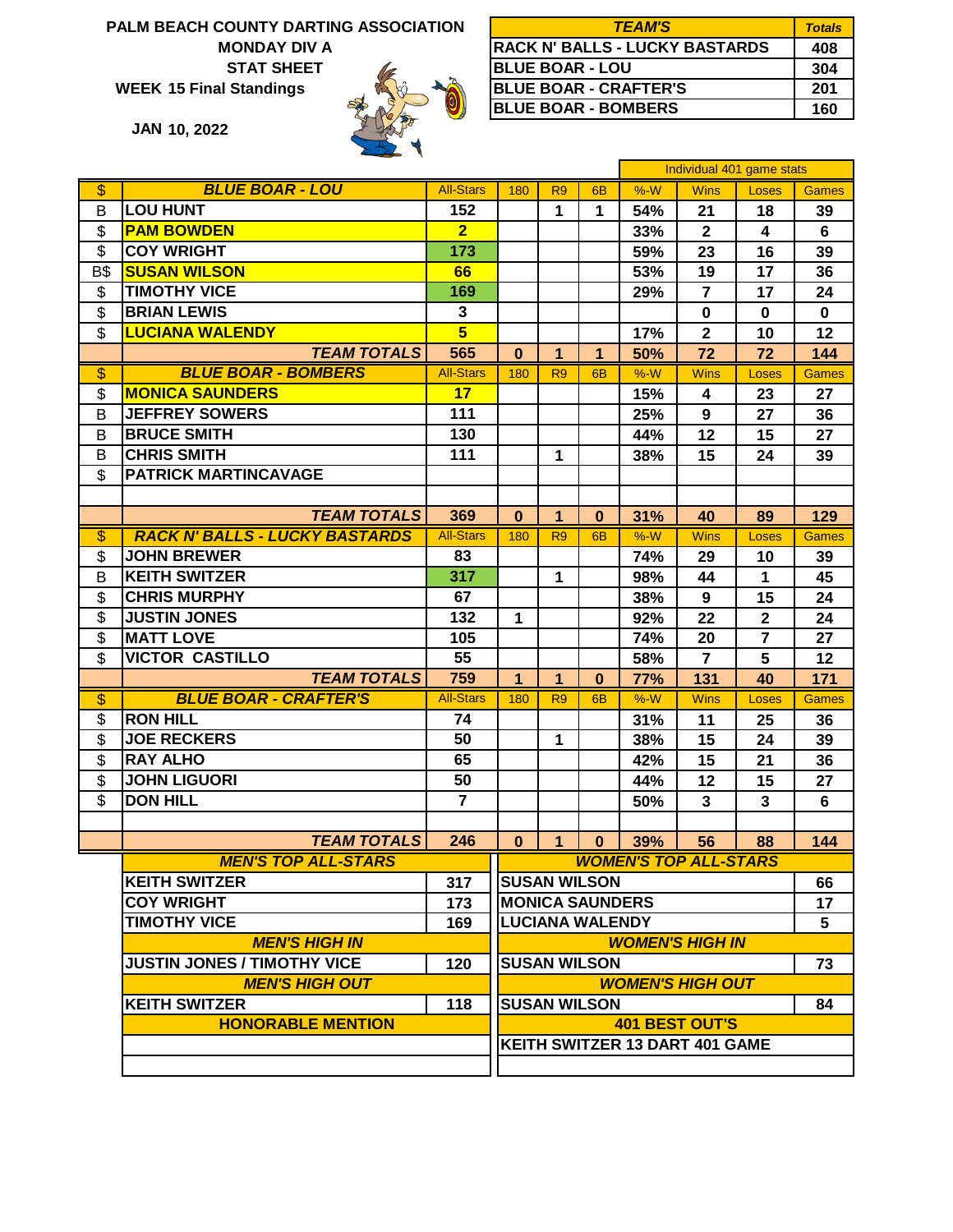#### **PALM BEACH COUNTY DARTING ASSOCIATION**



| ALM BEACH COUNTY DARTING ASSOCIATION | <b>TEAM'S</b>                            | <b>Totals</b> |
|--------------------------------------|------------------------------------------|---------------|
| <b>WEDNESDAY DIV A1</b>              | <b>RACK N' BALLS - OGLB</b>              | 213           |
| <b>STAT SHEET</b>                    | <b>IBEEF &amp; ALE - KWITDARTBITCHIN</b> | 178           |
| <b>WEEK 15 Final Standings</b>       | <b>SHEEHAN'S - LATINO EXPRESS</b>        | 170           |
|                                      | <b>BLUE BOAR - ZEUSTERS</b>              | 129           |

**12, 2022 JAN**

|                         |                                         |                         |                                                 |                  |                | Individual 401 game stats |                              |                |                |
|-------------------------|-----------------------------------------|-------------------------|-------------------------------------------------|------------------|----------------|---------------------------|------------------------------|----------------|----------------|
| \$                      | <b>BLUE BOAR - ZUESTERS</b>             | <b>All-Stars</b>        | 180                                             | R <sub>9</sub>   | 6 <sub>B</sub> | $%-W$                     | <b>Wins</b>                  | <b>Loses</b>   | Games          |
| $\mathfrak{S}$          | <b>LOU HUNT</b>                         | 101                     |                                                 | 1                | 1              | 48%                       | 20                           | 22             | 42             |
| \$                      | <b>TIMOTHY VICE</b>                     | 115                     | 1                                               |                  |                | 57%                       | 17                           | 13             | 30             |
| B                       | <b>NICK GOLD</b>                        | 9                       |                                                 |                  |                | 24%                       | 8                            | 25             | 33             |
| \$                      | <b>ANDREA EFTHYVOULOU</b>               | 1                       |                                                 |                  |                | 21%                       | $\overline{7}$               | 26             | 33             |
| \$                      | <b>PAM BOWDEN</b>                       | $\overline{4}$          |                                                 |                  |                |                           | $\bf{0}$                     | $\mathbf{3}$   | $\overline{3}$ |
| \$                      | <b>KELLY SMITH</b>                      | $\overline{4}$          |                                                 |                  |                | 29%                       | $6\phantom{1}6$              | 15             | 21             |
| \$                      | <b>CHRIS SMITH</b>                      | 8                       |                                                 |                  |                | 58%                       | $\overline{7}$               | 5              | 12             |
|                         | <b>TEAM TOTALS</b>                      | 242                     | 1                                               | 1                | 1              | 37%                       | 65                           | 109            | 174            |
| $\frac{1}{2}$           | <b>BEEF &amp; ALE - KWITDARTBITCHIN</b> | <b>All-Stars</b>        | 180                                             | R <sub>9</sub>   | 6 <sub>B</sub> | $%-W$                     | <b>Wins</b>                  | Loses          | <b>Games</b>   |
| \$                      | <b>BECKY McILROY</b>                    | $\overline{\mathbf{3}}$ |                                                 |                  |                | 33%                       | $\overline{7}$               | 14             | 21             |
| \$                      | <b>DAN MILLER</b>                       | 147                     |                                                 | 1                |                | 87%                       | 34                           | 5              | 39             |
| \$                      | <b>JANICE PHIPPS</b>                    | 31                      |                                                 |                  |                | 42%                       | 14                           | 19             | 33             |
| \$                      | <b>ROB IANNI</b>                        | 96                      |                                                 |                  |                | 38%                       | 17                           | 28             | 45             |
| \$                      | <b>HENRY WILSON</b>                     | 27                      |                                                 |                  |                | 44%                       | 17                           | 22             | 39             |
|                         |                                         |                         |                                                 |                  |                |                           |                              |                |                |
|                         |                                         |                         |                                                 |                  |                |                           |                              |                |                |
|                         | <b>TEAM TOTALS</b>                      | 304                     | $\bf{0}$                                        | $\mathbf{1}$     | $\bf{0}$       | 50%                       | 89                           | 88             | 177            |
| \$                      | <b>RACK N' BALLS - OGLB</b>             | <b>All-Stars</b>        | 180                                             | R <sub>9</sub>   | 6 <sub>B</sub> | $%-W$                     | <b>Wins</b>                  | Loses          | <b>Games</b>   |
| \$                      | <b>JACKIE PAVONE</b>                    | 43                      |                                                 |                  |                | 79%                       | 26                           | 7              | 33             |
| \$                      | <b>DAVID PHILLIPS</b>                   | 74                      |                                                 |                  |                | 69%                       | 27                           | 12             | 39             |
| \$                      | <b>AMANDA EBENHACK</b>                  | 46                      |                                                 |                  |                | 48%                       | 13                           | 14             | 27             |
| \$                      | <b>KRISTI ODOM</b>                      | 10                      |                                                 |                  |                | 44%                       | 8                            | 10             | 18             |
| $\overline{\mathbf{S}}$ | <b>MARK ODOM</b>                        | 6                       |                                                 |                  |                | 0%                        | $\mathbf 0$                  | $6\phantom{1}$ | 6              |
| \$                      | <b>STEVEN NARVAEZ</b>                   | 54                      |                                                 |                  |                | 63%                       | 19                           | 11             | 30             |
| \$                      | <b>NICK FERNANDEZ</b>                   | 58                      | 1                                               |                  |                | 63%                       | 17                           | 10             | 27             |
|                         | <b>TEAM TOTALS</b>                      | 291                     | $\overline{1}$                                  | $\bf{0}$         | $\bf{0}$       | 61%                       | 110                          | 70             | 180            |
| $\frac{1}{2}$           | <b>SHEEHAN'S - LATINO EXPRESS</b>       | <b>All-Stars</b>        | 180                                             | R <sub>9</sub>   | 6B             | $%-W$                     | <b>Wins</b>                  | Loses          | <b>Games</b>   |
| \$                      | <b>TOM CONRAD</b>                       | 43                      |                                                 |                  |                | 39%                       | 14                           | 22             | 36             |
| \$                      | <b>RAYMOND HEREDIA</b>                  | 101                     |                                                 | 1                |                | 44%                       | 20                           | 25             | 45             |
| \$                      | <b>AMY LOPEZ</b>                        | 45                      |                                                 |                  |                | 67%                       | 30                           | 15             | 45             |
| \$                      | <b>RICK CONRAD</b>                      | 5                       |                                                 |                  |                | 33%                       | 1                            | $\mathbf{2}$   | $\mathbf{3}$   |
| \$                      | <b>VICTOR CASTILLO</b>                  | 35                      |                                                 |                  |                | 24%                       | 5                            | 16             | 21             |
|                         | <b>LOUIS ORTIZ</b>                      | 12                      |                                                 |                  |                | 83%                       | $\overline{5}$               | $\mathbf 1$    | $6\phantom{1}$ |
|                         |                                         |                         |                                                 |                  |                |                           |                              |                |                |
|                         | <b>TEAM TOTALS</b>                      | 241                     | $\mathbf{0}$                                    | 1                | $\mathbf{0}$   | 48%                       | 75                           | 81             | 156            |
|                         | <b>MEN'S TOP ALL-STARS</b>              |                         |                                                 |                  |                |                           | <b>WOMEN'S TOP ALL-STARS</b> |                |                |
|                         | <b>DAN MILLER</b>                       | 147                     |                                                 |                  |                | <b>AMANDA EBENHACK</b>    |                              |                | 46             |
|                         | <b>TIMOTHY VICE</b>                     | 115                     |                                                 | <b>AMY LOPEZ</b> |                |                           |                              |                | 45             |
|                         | <b>RAYMOND HEREDIA / LOU HUNT</b>       | 101                     | <b>JACKIE PAVONE</b>                            |                  |                |                           |                              | 43             |                |
|                         | <b>MEN'S HIGH IN</b>                    |                         |                                                 |                  |                |                           | <b>WOMEN'S HIGH IN</b>       |                |                |
|                         | <b>LOU HUNT</b>                         | 154                     |                                                 | <b>AMY LOPEZ</b> |                |                           |                              |                | 136            |
|                         | <b>MEN'S HIGH OUT</b>                   |                         | <b>WOMEN'S HIGH OUT</b><br><b>JANICE PHIPPS</b> |                  |                |                           |                              |                |                |
|                         | <b>NICK FERNANDEZ</b>                   | 139                     |                                                 |                  |                |                           |                              | 85             |                |
|                         | <b>HONORABLE MENTION</b>                |                         | <b>401 BEST OUT'S</b>                           |                  |                |                           |                              |                |                |
|                         |                                         |                         | <b>DAN MILLER 13 DART OUT</b>                   |                  |                |                           |                              |                |                |
|                         |                                         |                         |                                                 |                  |                |                           |                              |                |                |